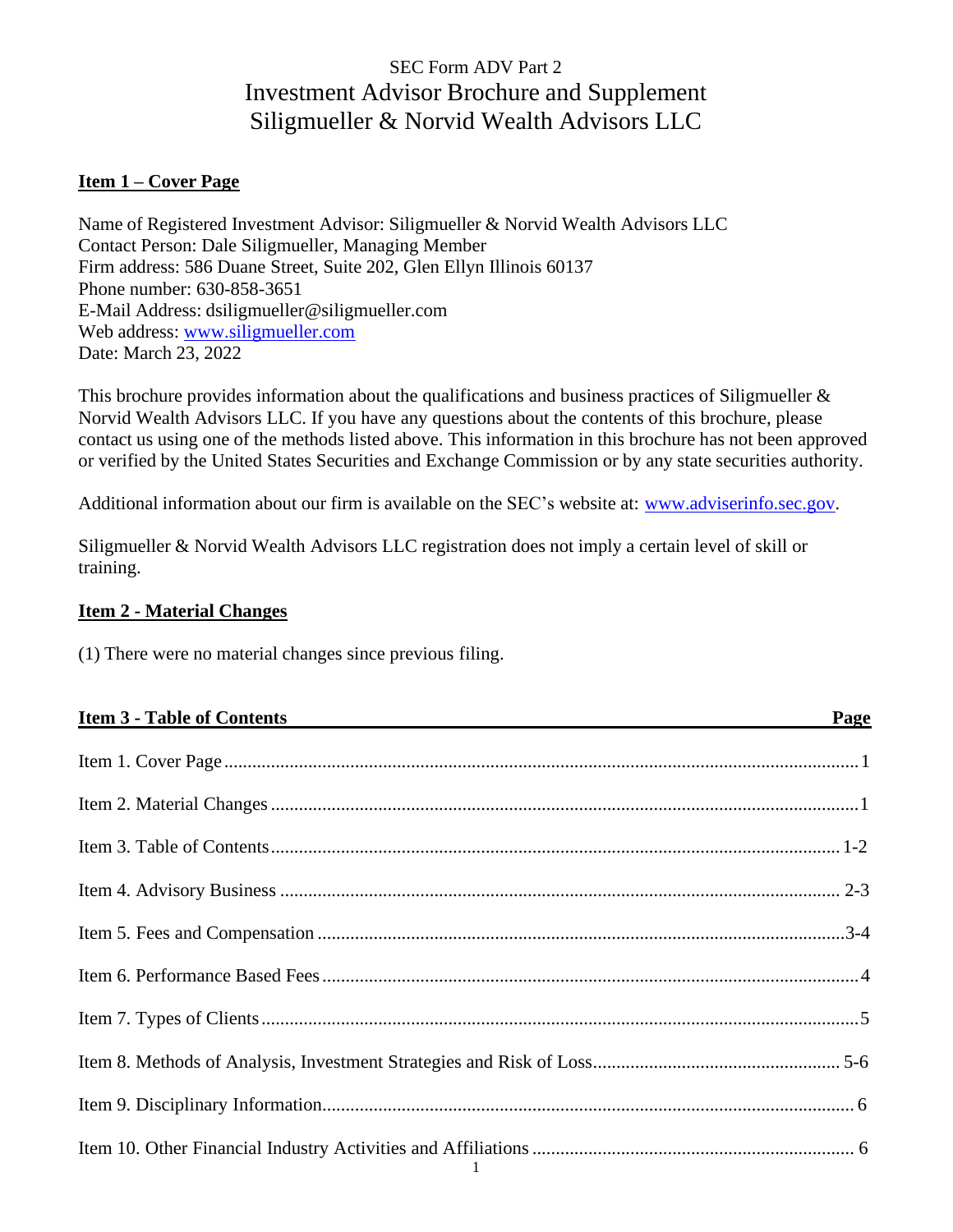| Item 19. Requirement for State Registered Advisors, Background of Registered Advisors 11 |  |
|------------------------------------------------------------------------------------------|--|

## <span id="page-1-0"></span>**Item 4 - Advisory Business**

#### *Advisory Firm*

Siligmueller & Norvid Wealth Advisors LLC (SNWA) provides Financial Planning and Investment Advisory services principally to individuals who have \$1,000,000 or more of investment assets (see item 6 below). The firm started as Siligmueller Financial Management LLC in 1998. As of December 31, 2022, SNWA has approximately \$245 million of assets under advisement and 90 clients. We are a fiduciary andas such have an affirmative duty of care, loyalty, honesty and to act in good faith for the best interests of clients.

#### *Financial Planning Services*

SNWA takes a comprehensive approach to addressing clients' financial planning needs. An initial interview and data gathering is undertaken to determine the client's financial situation, investment goals, and to understand the client's view on risk and management of the portfolio. A formal personal financial plan is developed (if requested) utilizing a third-party software package to prepare the report. The report will include multi-year cash flow projections with "Monte Carlo" or stochastic modeling. The plan is updated for changed circumstances, upon request, or generally on an annual basis. Financial planning services are only provided to clients who also utilize investment advisor services.

#### *Investment Advisor Services*

SNWA's develops and implements a client specific investment plan for investments held in all their taxable and tax deferred accounts. It is based on our understanding of their financial goals and specific circumstances. The plan will recommend a strategic asset allocation investment strategy, specific investments to hold in each account (see types of investments below) and whether existing securities should be held or sold (taking into account tax and other consequences). An ongoing discretionary investment advisory service, where purchases or sales of securities are done without advance client approval, is employed. Quarterly reports are sent to the client that consolidate all associated individual accounts into one report which recaps holdings, investment return, index returns and portfolio transactions (see item #12 below). Clients may call or e-mail at any time during normal business hours to discuss directly with the advisor their accounts, financial situation, or investment needs. When requested we facilitate the opening of new brokerage accounts at Charles Schwab & Co (see # 12 below) and the transfer of existing holdings from clients' current firm or broker.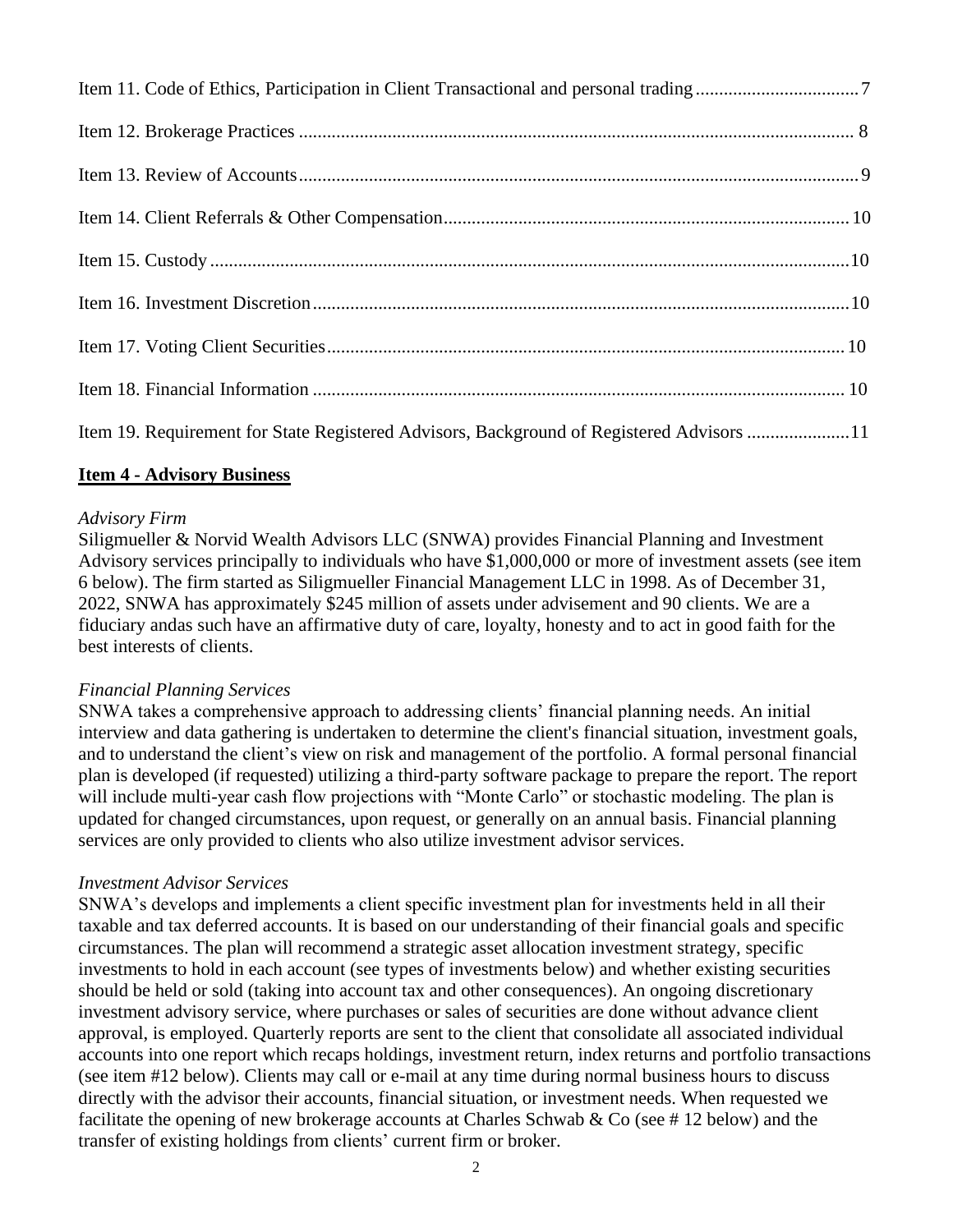#### *Types of Investments (see item 8 below)*

Each client typically holds an investment portfolio which consists mainly of stock and bond mutual funds and ETFs (Exchange Traded Funds) as well as cash/money market funds. Mutual funds and ETFs are bought without the client paying a commission (or load) but a minor transaction fee may be charged by custodian (see Item 5 below). Mutual fund and ETF holdings are registered investment companies (RIC's) under the Investment Company Act of 1940 and usually are open-end funds but also may hold closed end or UIT products. Mutual funds and ETFs can be either actively or passively (track an investment index) managed. Mutual funds and ETFs with lower cost or low relative expense mutual funds are usually held. Some holdings may be in mutual funds that are only available to investors working with an investment advisor or broker (an Institutional investor).

Bond holdings may include a combination of bond mutual funds and individual bonds (TIPs, corporate or municipal bonds, C.D.'s,). The mix recommended depends on SNWA view of the risk/return relationship for the various fixed income investment options. Structured notes, a hybrid security, may occasionally be held. Portfolios may also include individual equity securities, but usually these are part of clients' investment holdings prior to becoming a client of SNWA (see item 8 below).

Insurance products such as annuities and various types of life insurance products may be evaluated. Recommendations may be made for clients to invest in low-cost, no-load (no commission) variable or fixed deferred or immediate annuities when appropriate to the circumstances and tax situation of the client. More often, this occurs when a client possesses an existing high-cost variable annuity, and a rollover of the annuity is indicated rather than redemption for tax planning purposes, to seek to lower the total fees and costs paid by the client and/or provide different investment choices. At times clients may be advised to retain an existing annuity, previously purchased by the client, or undertake partial or full surrenders of same (and/or tax-free exchanges), following an evaluation of the annuity contract, riders there to, investment alternatives within the annuity and their fees and costs, including anysurrender fees which may be imposed by the insurance company.

SNWA generally does not recommend or utilize private equity placements, hedge funds, real estate partnerships or index linked annuities due to illiquidity concerns.

## <span id="page-2-0"></span>**Item 5 - Fees and Compensation**

#### *Advisor Fees*

SNWA charges fees for financial planning and investment advisory services based on a percentage of assets under management. Fees are not charged on any other basis such as a subscription or commission. Fees for investment supervisory services charges are charged as follows: a recurring quarterly fee based on the market value of assets under management as of the calendar quarter end. The quarterly fee rate is 0.1875% (0.75% annually) on the first \$1,000,000 of holdings; 0.1625% (0.65% annually) on the next \$1,000,000; 0.15% (0.60% annually) on the next \$1,000,000; 0.125% (0.50% annually) on the next \$2,000,000, and 0.10% (0.40% annually) on holdings over \$5,000,000. Client assets held in multiple accounts (separate accounts may exist for different family members or different tax status) will be aggregated to reduce fee. Different fees are charged to clients whose accounts were established before the current rates became effective. Fees are earned from the date the contract is signed, or any agreed upon later date, and will be pro-rated for a partial quarter. Fees can be adjusted with 90 days written notice. A client has the right to terminate the contract within 5 days after entering the contract without any penalty. An invoice for fees showing the calculation of the amount due will be sent to the client quarterly.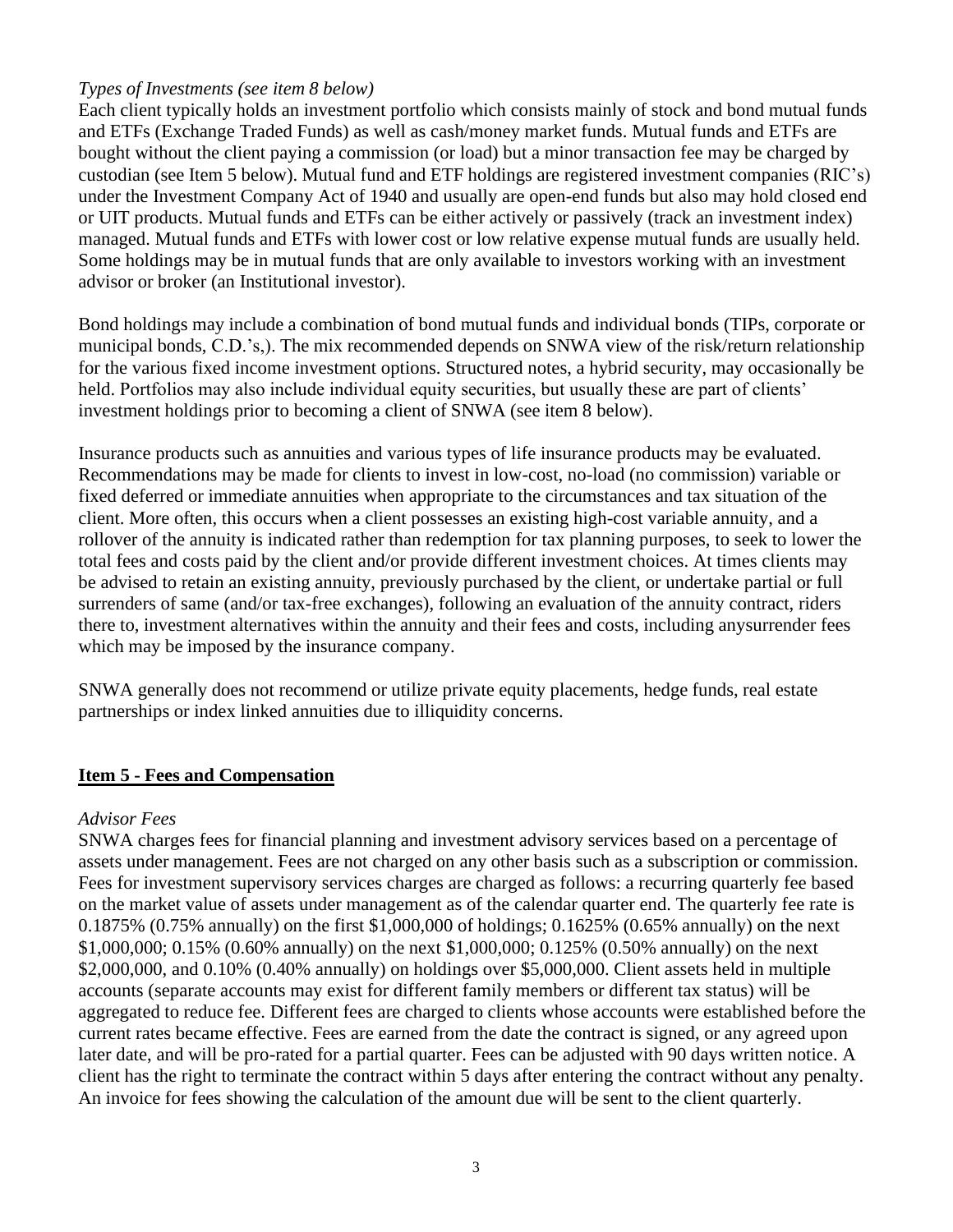#### *Custodian Transaction Fees*

The advisor fee does not include transaction fees; a separate fee that may be assessed by the broker/dealer custodial firm on a trade. Clients incur trade/transaction fee of \$0 on ETFs and stocks, from \$0 to \$1 per \$1000 face amount on bonds and from \$0 to \$25 on mutual funds. The fee will be shown on the trade confirmation and is added to the cost basis of the security.

#### *Mutual Fund and Exchange Traded Fund (ETF) Expenses*

The advisor fees are also separate and distinct from the fees and expenses charged by mutual funds to their shareholders. Mutual fund and ETF expenses are described in each fund's prospectus. These expenses will include a management fee, other fund expenses, and possibly a distribution fee. These fees typically range from 0.05% to 1.25% annually. This fee is deducted daily by the Fund when calculating its daily price/net asset value; the client will then not see an additional charge/deduction.

#### *Payment of Fees*

The advisor fees may be paid directly by the client, or the client may authorize the custodian that holds client funds and securities to deduct advisory fees direct from their account in accordance with written authorization submitted to the custodian. The custodian will provide periodic account statements to the client. Such statements will reflect all fee withdrawals. It is the client's responsibility to verify the accuracy of the fee calculation. The custodian will not determine whether the fee is properly calculated.

#### *Competitiveness of Fees*

SNWA believes that the charges and fees for its services are very competitive with alternative programs available through other firms offering similar range of services; however, lower fees for comparable services may be available from others. A client could also invest in mutual funds directly, without the services of SNWA. In that case, the client would not receive financial planning services, would need to analyze and decide which individual security or mutual funds to own, would not have access to institutional share classes of certain funds, and would need to execute all trades themselves. Also, the client would not receive consolidated reports (when they hold more than one brokerage account). Finally, SNWA seeks to avoid *ad hoc* emotional reactions to shorter-term market events that retail investors often succumb to.

## *Proper Management of Conflicts of Interest Relating to the Fees We Receive from You*

Our clients pay fees based upon a percentage of the value of the assets we advise. This is a very common form of compensation for registered investment advisory firms and avoids the multiple inherent conflicts of interest associated with commission-based compensation. This percentage of assets advised method of compensation can still at times lead to conflicts of interest between our firm and the client as to the advice. For example, conflicts of interest may arise relating to the following financial decisions in life: incur or pay down debt; gifting funds to charities or to individuals; purchases of a (larger) home or cars or other non-investment assets; the purchase of a lifetime immediate annuity; expenditures of funds for travel or other activities; investment in private equity investments (private real estate ventures, closely held businesses, etc.). Our goal is that our advice to clients always remain in their best interests, disregarding any impact of the decision upon our firm's revenue.

#### <span id="page-3-0"></span>**Item 6 – Performance Based Fees**

SNWA does not charge fees based on relative performance for holdings. However, with fees based upon a percentage of assets value, fees are impacted both positively and negatively by absolute investment return.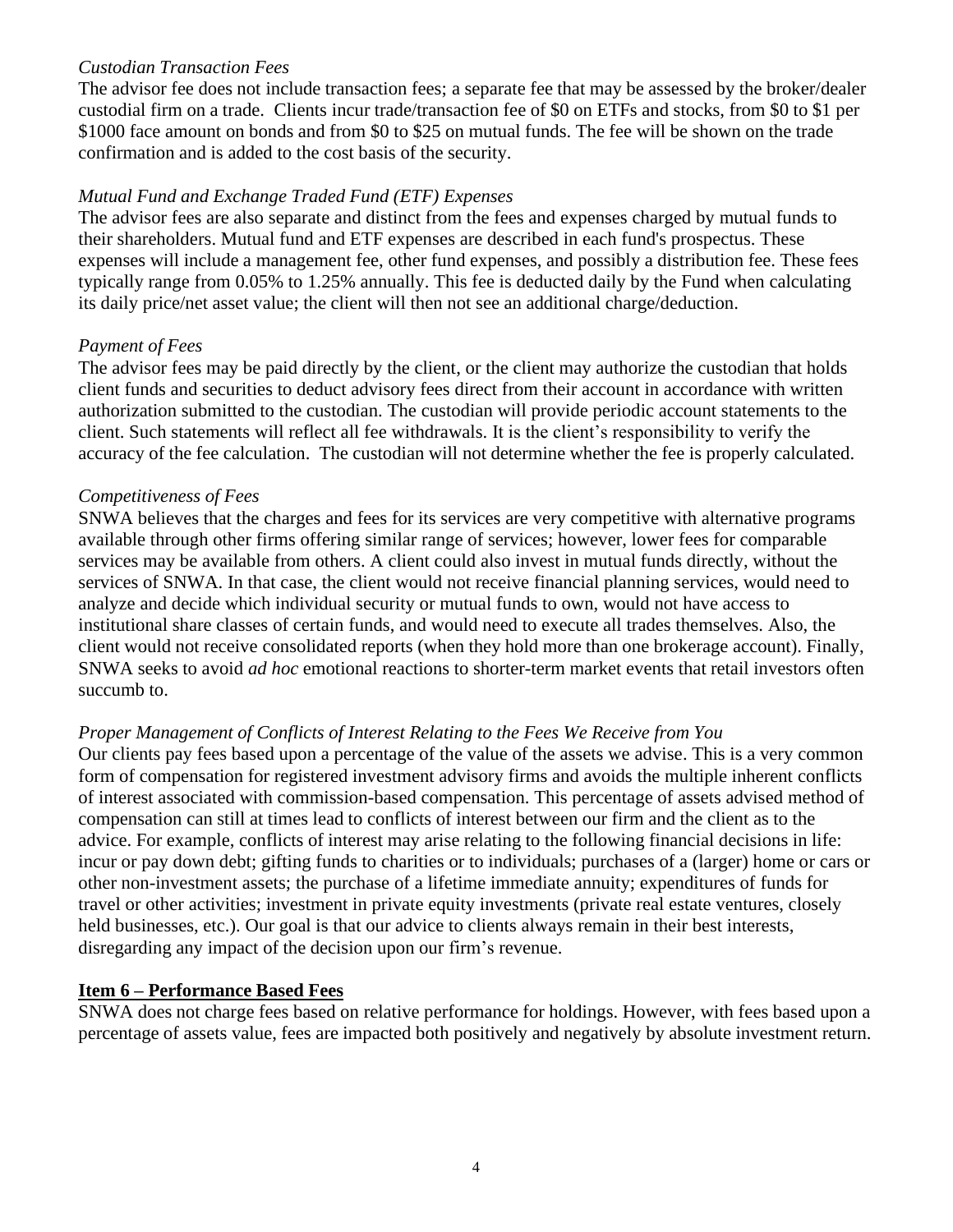# <span id="page-4-0"></span>**Item 7 - Types of Clients**

SNWA offers advisory services to individuals as well as profit sharing plans, trusts and business entities. Accounts managed include individual's regular taxable brokerage accounts and qualified accounts held in IRA's or Corporate 401k accounts. Generally, the minimum account would be \$1,000,000 of investment assets. The minimum is based on the combined value of all individual accounts managed for a client and his/her spouse and children. Accounts for less than the minimum may be established if SNWA expects the value of the account in the future to be greater than the minimum.

# <span id="page-4-1"></span>**Item 8 - Methods of Analysis, Investment Strategies and Risk of Loss**

# *Methods of Analyses and Investment Strategies*

We do not separate financial planning from investment management; we believe investment decisions should be made in the context of a client's specific financial goals. Generally, in designing investment plans for clients, SNWA relies upon the information supplied by the client and the client's other professional advisors. Such information may pertain to the client's financial situation, estate planning, tax planning, risk management planning, short-term and long-term lifetime financial goals and objectives, investment time horizon, and perceived current tolerance for risk. This information becomes the basis for the strategic asset allocation plan which we believe will best meet the client's stated long-term personal financial goals while attempting to minimize risk.

SNWA's investment approach then focuses on strategic asset allocation; or the diversification of holdings among these investment asset classes: cash, US Bonds, US stocks (large/small) and International stocks (developed/emerging markets). Much academic research reveals that strategic asset allocation determines the majority of the expected long-term gross returns of an investor's portfolio. It has also been shown that this approach also usually effects a reduction in portfolio volatility (i.e., the standard deviation of the portfolio returns) over long periods of time. The investment goal is greater return with less volatility.

We establish a globally diversified portfolio principally using active and passive stock and bond mutual funds/ETFs. Overall portfolio weightings between stock, bond and cash investments are based upon each client's financial goals, employment situation, planned future savings, current cash needs, risk tolerance and investment time horizon. The investment portfolio's strategic asset class allocation is customized to meet the specific circumstances of a client. We have no standard or fixed set of holdings for all clients. A portfolio would normally hold ten to twenty different securities/Funds/ETFs.

In addition, the initial or revised strategic asset allocation can be influenced by relative market valuations and price trends. We may make tactical shifts in holdings, where a specific asset class, sector or style would hold a greater allocation percentage than the market average. We generally do not make significant tactical asset allocation changes such as shifting all or a large percentage of holdings out of one asset class and into another based on perceived market tops or bottoms as we believe the risks of attempting to time the market outweighs the potential benefit.

## *Methods of Analysis; Sources of Information*

The main sources of information include commercially available investment information and evaluation services, data aggregation services (Morningstar Advisor or other third-party providers), financial newspapers and journals, academic periodicals, prospectuses, and statements of additional information. Advisors also may attend various investment and financial planning webinar/conferences. Research information may also be received from mutual fund providers. Various computer software programs from other thirdparties may also be utilized to better model the historical and/or expected returns of designed portfolios. The historical valuation levels of various asset classes (as measured by p/b, p/e, p/cf and/or p/s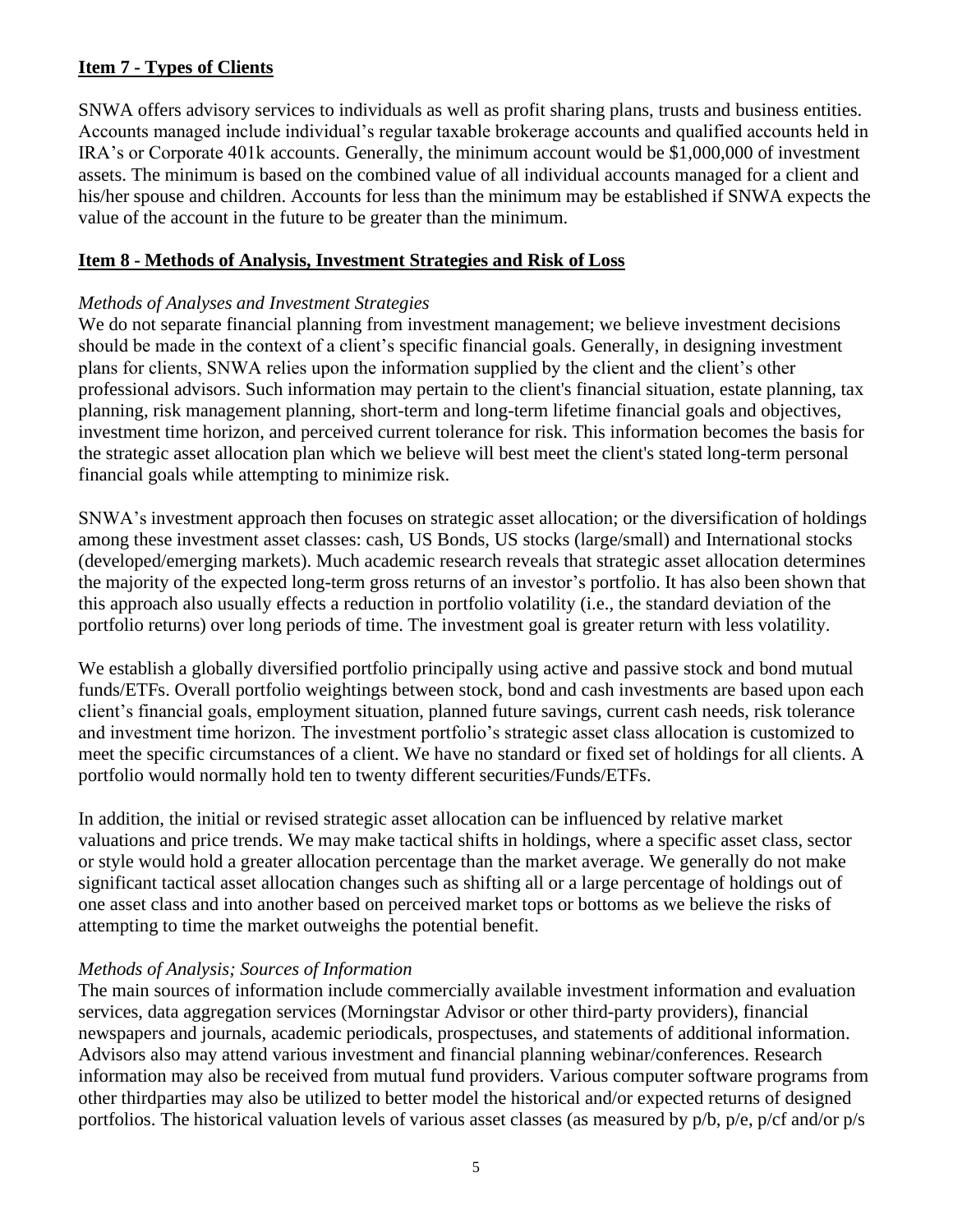data) may be considered to undertake estimates of the probable expected returns of various assets classes, as a means of aiding investment and financial planning decision-making.

## *Risk of Loss*

Investing in securities involves a risk of loss that clients should be prepared to accept. The strategic asset allocation investment methodology, while effective in reducing volatility, still leaves clients subject to general stock or bond market declines. These can at times be sharp and swift, causing a significant decline in the portfolio's total value. Given the long-term nature of the expected equity premium (*i.e.,* the additional expected return for investing in the overall stock market, relative to less "risky" U.S. Treasury bills), SNWA investment philosophy is best suited for investors who want to follow a strategy which keeps a relatively consistent asset mix no matter what the markets are doing. This may require rebalancing to purchase additional equity securities after a sharp decline or selling equities when markets have moved up. Even then, investing is inherently uncertain as to future returns. Economic "bubbles" or speculative mania are attempted to be discerned and avoided. While SNWA seeks to reduce risks to which a client may be exposed in order to attain the client's long term financial goals and objectives, SNWA cannot provide any guarantee as to investment return or that the client's goals and objectives will be achieved.

## *Risk of Loss – Higher Risk Securities*

While SNWA does not usually recommend the purchase or holding of individual common stocks, clients at times desire to retain certain existing holdings, or to make new purchases. Reasons for clients' desires might include emotional ties to the stock and/or the presence of substantial unrealized capital gains, expectations of significant gains or other reasons. When individual common stocks (and related types of individual securities, such as American Depository Receipts) are held in a client's investment portfolio, the client remains exposed to "company specific risk" where the potential loss is much greater than the broad market. Individual U.S. government, government agency, AAA-rated and AA-rated corporate, and municipal bonds may be recommended to clients. All bonds bear a risk of default, and such individual corporate and municipal bonds generally possess somewhat higher risks. SNWA relies on third party rating services analysis and ratings when evaluating the risk in bonds held by our clients. SNWA generally recommends that any bonds owned be held until maturity. However, bonds will be sold when market conditions change, and the risk of loss outweighs the cost of disposition. While all Certificates of Deposit (CDs) purchased for clients are FDIC-insured, the pricing of certain of these CDs, which trade in the secondary market, can vary; accordingly, due to price declines and/or transaction costs associated with trading, these CDs could lose value if redeemed prior to maturity. When CDs are recommended to clients, it is our intent that clients hold the CDs to maturity.

## <span id="page-5-0"></span>**Item 9 - Disciplinary Information**

An investment advisor must disclose material facts about any legal or disciplinary event that is material to a client's evaluation of the advisory business or of the integrity of its management personnel. SNWA does not have any disclosure items.

#### <span id="page-5-1"></span>**Item 10 - Other Financial Industry Activities and Affiliations**

SNWA is not engaged in any other business, nor does it have any affiliation with any firm engaged in other financial industry activities.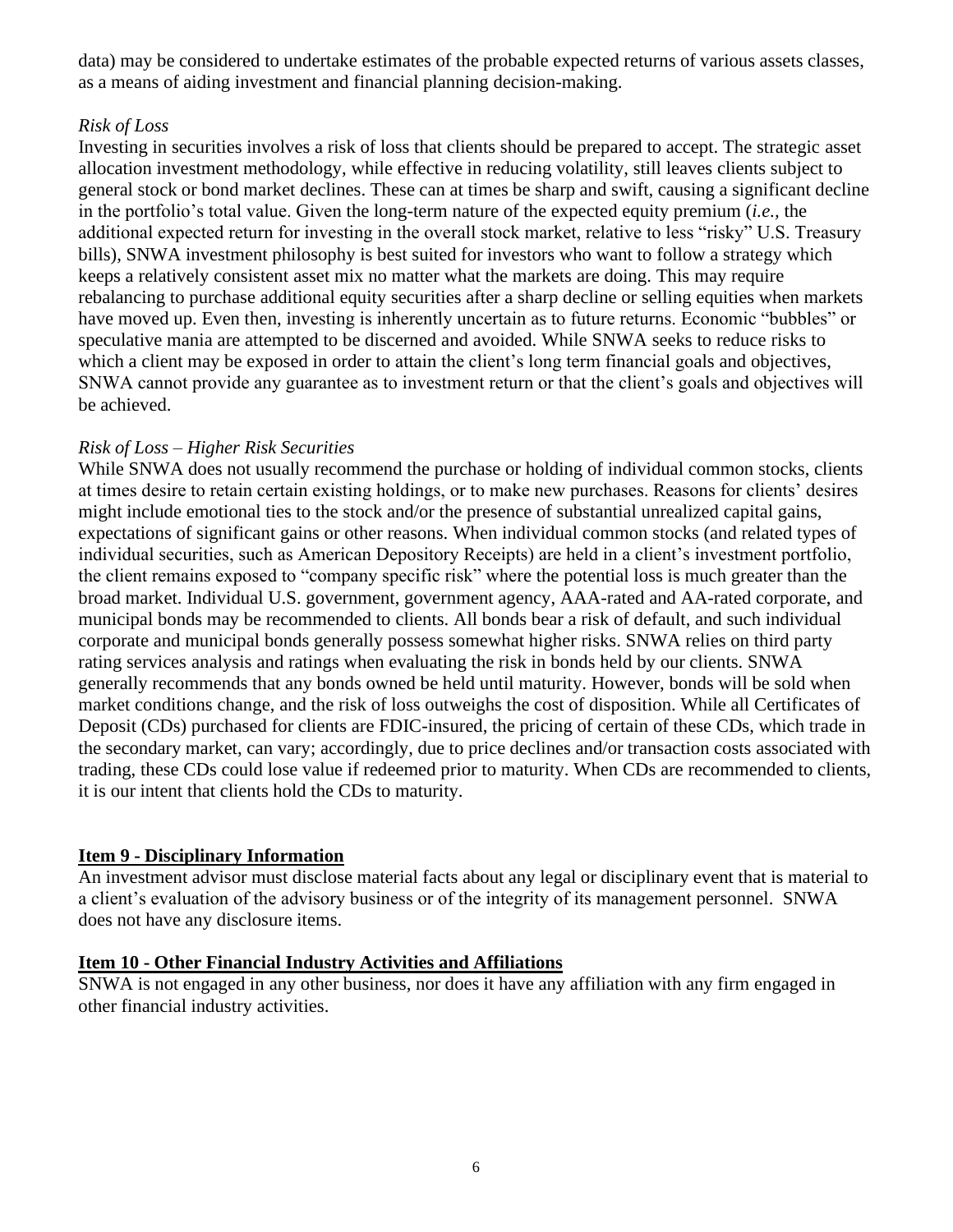#### **Item 11 - Code of Ethics, Participation or Interest in Client Transactions, and Personal Trading**

#### *Code of Ethics*

A Code of Ethics (Code) applies to all mangers, members and employees of the Advisor. In it SNWA acknowledges that as a fiduciary it has an affirmative duty of care to act in good faith for the best interests of its clients. The Code establishes policies to avoid any conflict of interest, or the appearance of any conflict of interest, between the interests of the SNWA and its advisory clients. The Code establishes standards and procedures for the detection and prevention of activities by which employees of SNWA having knowledge of the investments and intentions of clients might take advantage of that knowledge for their own benefit. In any situation where the potential for conflict exists, transactions for clients must take precedence over any personal transactions. The people subject to the Code owe a duty to clients to conduct their personal securities transactions in a manner which does not interfere with the client's portfolio transactions or otherwise take inappropriate advantage of the relationship to the clients. These standards place some restrictions on personal securities transactions of managers and employees of SNWA and dictate that certain processes are followed, and reporting be employed for monitoring purposes. Upon request, a copy of the Code of Ethics will be provided to any client or prospective client.

*Personal Trading and Advisor Buys or Sells Securities for Itself that it also recommends to Clients* Ownership of securities by an advisor or employee will generally be limited to investment company shares (mutual funds), corporate bonds, stocks which have a market capitalization of \$1.0 billion or more and U.S. government bonds. For stocks, the client will be informed in writing of the applicant's ownership of any such security with a market capitalization of less than \$1.0 billion when it is also purchased in the client account.

#### *Privacy Statement*

To conduct regular business, the SNWA may collect non-public personal information about its clients from sources such as information reported by clients on application or other forms clients provide to the SNWA, information about clients' transactions with SNWA or others or conversations between clients and the firm's representatives.

SNWA will share non-public information solely to service client accounts. SNWA will not disclose any non-public personal information about its clients or former clients to anyone, except as permitted by law. If a client decides to close the client's account(s) with the Adviser or becomes an inactive client, SNWA will continue to adhere to its privacy policy and practices with respect to that client as described in this notice.

#### *Trade Errors*

From time-to-time SNWA may make an error in submitting a trade order on your behalf. For example, a security may be erroneously purchased for a client instead of being sold. When this occurs, SNWA may place a correcting trade (cancel and reverse) with the broker-dealer which has custody of your account. If an investment gain results from the correcting trade, the gain will remain in your account unless the same error involved other client accounts that should have received the gain, or it is not permissible for you to retain the gain we can confer and decide to forgo the gain. If the gain is greater than \$100 and it does not remain in your account and Charles Schwab & Co. Inc. is the custodian, they will donate the amount of gain over \$100 to charity. If a loss occurs and it is greater than \$100, SNWA will pay for the loss. If the loss or gain is less than \$100 then Schwab will maintain the loss or gain (if such gain is retained in account) to minimize and offset its administrative time and expense. Generally, if related trade errors result in both gains and losses in your account, they will be netted.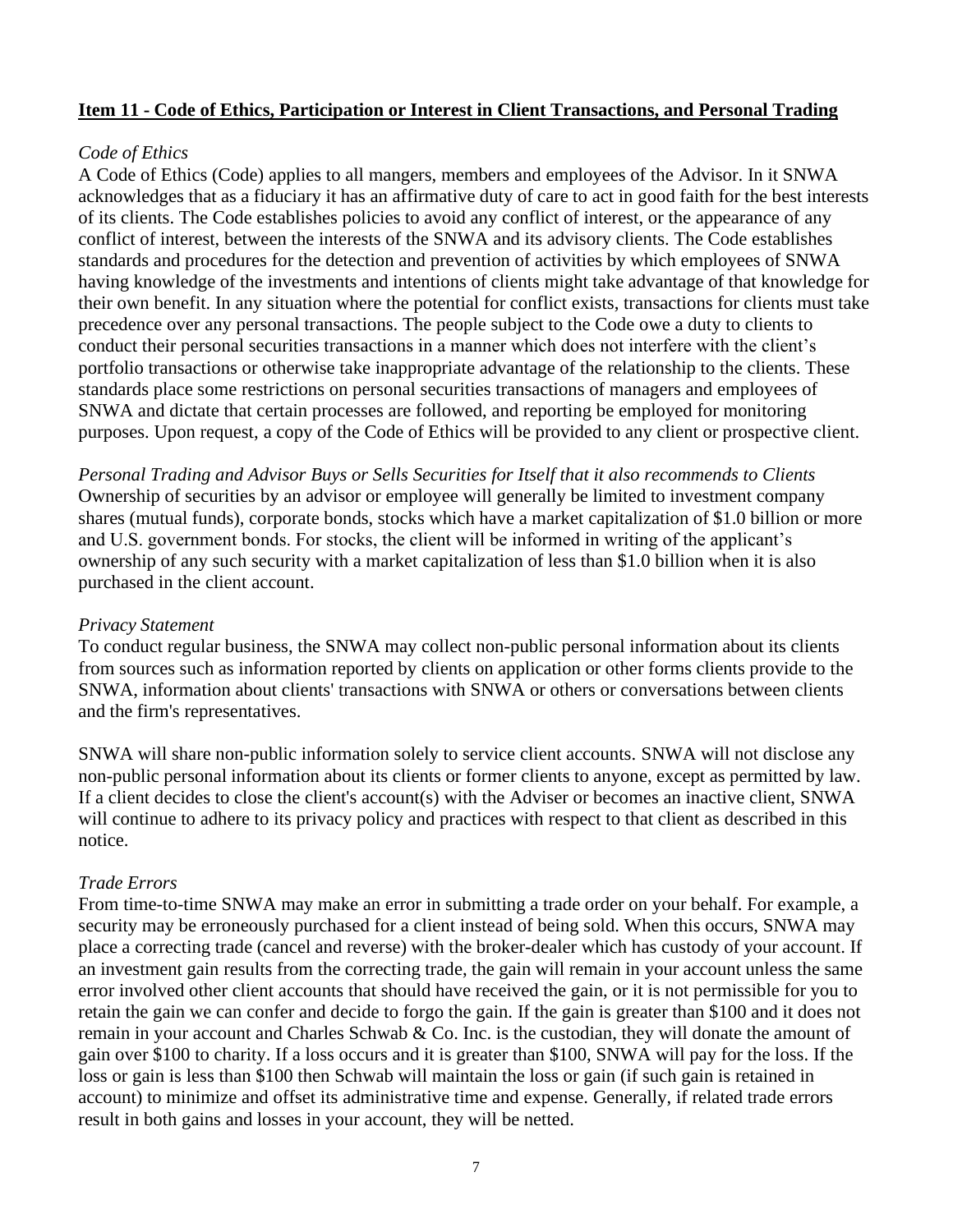#### **Item 12 - Brokerage Practices**

#### *Custodians and Brokers We Use*

SNWA does not maintain physical custody of client's investment holdings. All holdings will be held in an account at a "qualified custodian," generally a broker-dealer. SNWA recommends that our clients use Charles Schwab & Co. Inc (Schwab), a FINRA-registered broker-dealer, member of SIPC, as the qualified custodian. While Schwab is recommended, it is ultimately the client's decision on which qualified custodian to utilize. The client will open the brokerage account directly with the broker; SNWA does not open the account (but can provide necessary forms when Schwab is utilized). SNWA is independently owned and operated and is not affiliated with Schwab.

#### *How Custodian/Broker is Selected*

SNWA does not currently utilize any primary brokers other the Schwab, although it may for new clients, or may change the broker/platform in the future. Factors used to decide which broker to use includes breath of investment products made available, reputation, financial strength and stability of provider, capability to execute, clear and settle trades, research made available, quality of service, competitiveness of prices and other services provided.

#### *Custody and Brokerage Costs*

For clients' accounts it maintains, Schwab generally does not charge separately for custody services but is compensated by charging commissions or other fees on trades that we place and they execute in client accounts. Clients with Schwab may pay commissions that are slightly higher than those obtainable from other online/discount brokers because of additional services provided by them. The competitiveness and reasonableness of Schwab's charges versus other custodian/broker dealer firms are reviewed and monitored.

#### *Products and Services Available to Us from Schwab*

Schwab Advisor Services (SAS) was formerly Schwab Institutional and is the arm of Schwab that provides services to independent investment advisor firms like us. SAS provides SNWA with access to its institutional trading and custody services, which are typically not available to Schwab retail investors. Schwab also makes available various support services and investment products. Many of these products and services may be used to service all or a substantial number of SNWA's accounts, including accounts not maintained at Schwab. SAS's products and services that assist SNWA in managing and administering clients' accounts include software and other technology that (i) provide access to client account data (such as trade confirmations and account statements); (ii) facilitate trade execution and allocate aggregated trade orders for multiple client accounts; (iii) provide research, pricing and other market data; (iv) facilitate payment of SNWA's fees from its clients' accounts; and (v) assist with back-office functions, recordkeeping and client reporting. SAS also offers other services intended to help SNWA manage and further develop its business enterprise. These services may include: (i) compliance, legal and business consulting; (ii) publications and conferences on practice management and business succession; and (iii) access to employee benefits providers, human capital consultants and insurance providers. SAS may make available, arrange and/or pay third-party vendors for the types of services rendered to SNWA. SAS may discount or waive fees it would otherwise charge for some of these services or pay all or a part of the fees of a third-party providing these services to SNWA. SAS may also provide other benefits such as educational events or occasional business entertainment of the SNWA's personnel.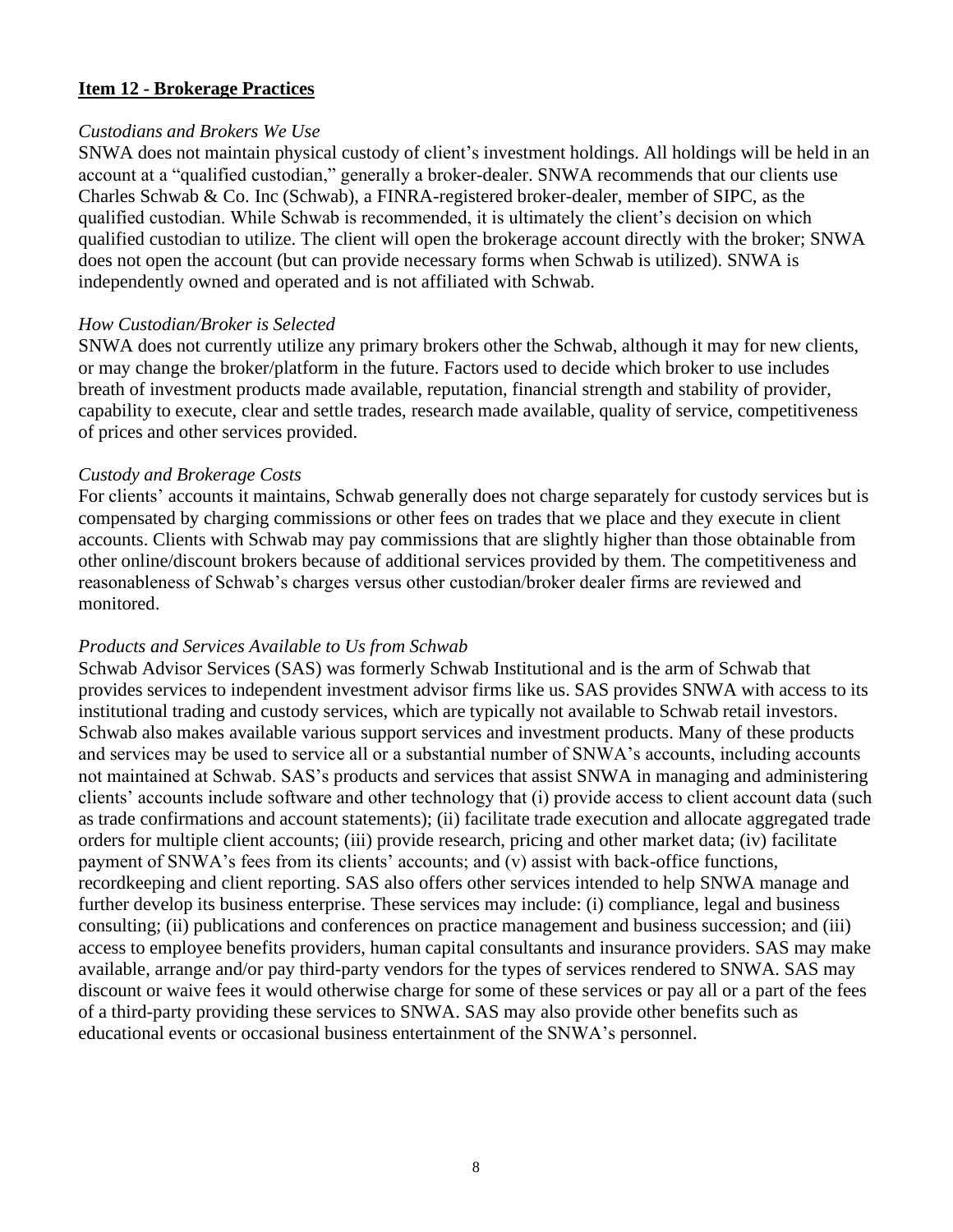## *Economic Benefit from Arrangement with Charles Schwab*

The availability of these services from SAS benefits SNWA because we do not have to produce or purchase them and may give SNWA an incentive to request that the client maintain their account at Schwab. This is a potential conflict of interest. SNWA believes, however, that our selection of Schwab as custodian and broker is in the best interests of our clients. It is primarily supported by the scope, quality, and price for Schwab's services and not Schwab's services that only benefit SNWA.

#### *Soft Dollar Practices*

SNWA does not receive any compensation from a brokerage firm in the form of research, products, or services ("soft dollars").

## *Trade Aggregation-Stocks*

SNWA has chosen to not aggregate (combine for purposes of securing reduced commissions or transaction fees) individual stock trades of its clients. This is due to the fact that all trade decisions are reviewed individually and for tax efficiency. This individual analysis of trades does not lend itself to computer software automated rebalancing programs or processes which would aggregate trades. As a result, SNWA clients do not receive any potential reduced transaction fees which such aggregation of stock trades may provide.

# **Item 13 - Review of Accounts**

## Review of investment accounts

SNWA monitors investment returns on a regular basis. Portfolio performance is reviewed in the following manner. First, monthly each client portfolio (a portfolio may consist of one brokerage account or multiple accounts for multiple people) time weighted total return for the last month, quarter, year and since account was opened is determined and the results compared to the return of appropriate market indices. When a significantly different return occurs, the reason for the variance is assessed. When a series or pattern of worse than expected results occur then changes to the portfolio would usually be made. Second, the percentage of the portfolio invested in each asset class is compared to a target allocation at least quarterly. Rebalancing the holdings to the target allocation may be done at any time. Third, all mutual funds and ETFs owned by the clients are reviewed at least quarterly by comparing returns and risk to appropriate benchmarks and/or comparable mutual funds. A series of worse than benchmark results or other factors such as a manager change may result in the holding being sold regardless of tax implications. Fourth, all individual equity securities owned by clients are reviewed at least quarterly for price trends, news stories, earnings releases, or general industry or economic news that would impact the future stock price. While the SNWA does not engage in active trading, a series of negative developments might result in the security being sold.

## *Regular Reports to Clients*

The broker dealer that is the custodian for the investments will mail or e-mail confirmation of all transactions in each account as well as send monthly statements which include among other data the market value of securities owned and income earned. Also, on-line internet account access is provided by custodian.

SNWA will send clients a quarterly analysis report by portfolio group showing the time weighted total return percentage, holdings, security transactions and a billing statement. The report will also include broad market-based indices and other information that SNWA believes would aid the clients understanding of their portfolio's composition and risks.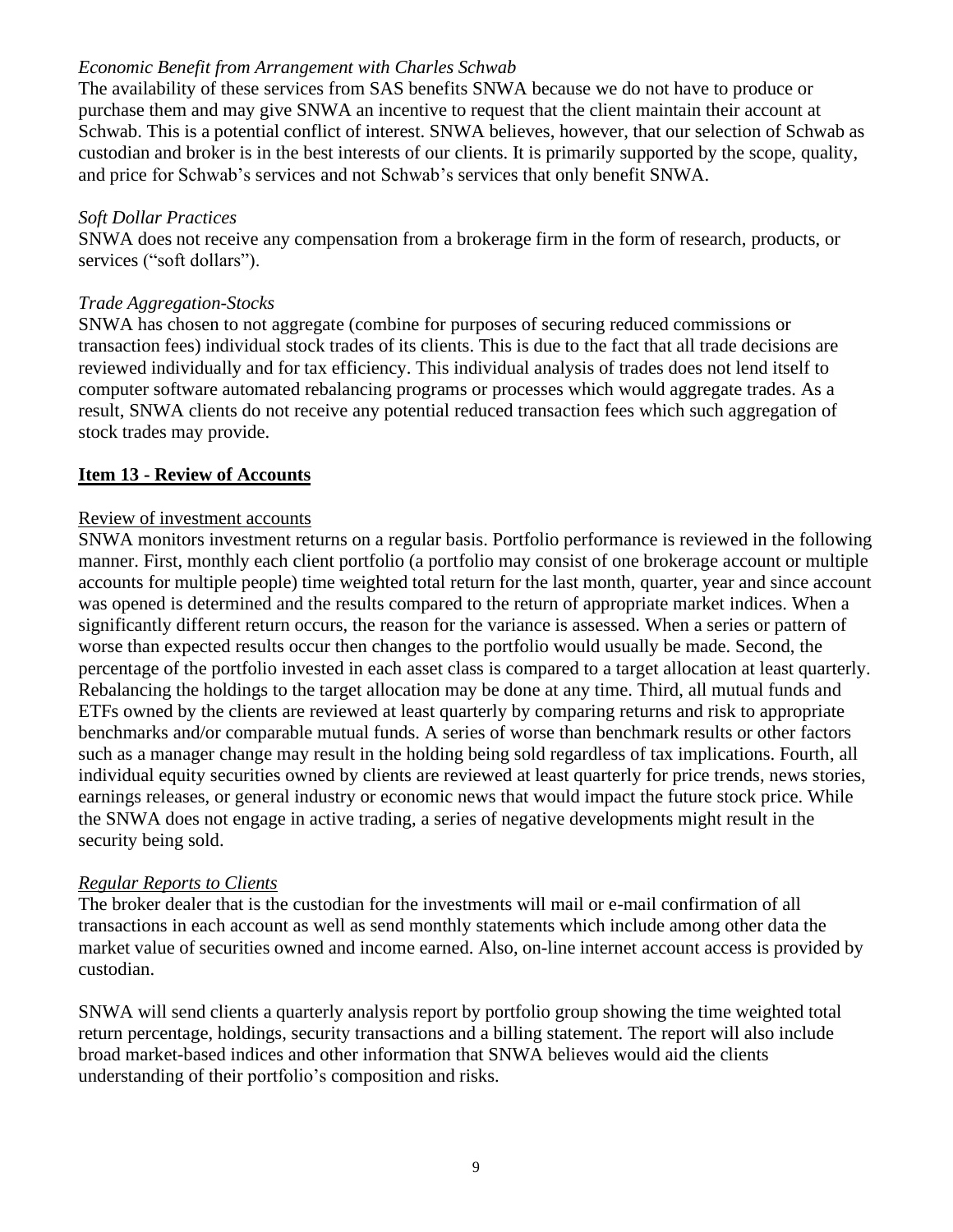# **Item 14 - Client Referrals & Other Compensation**

#### *Referral Fees Paid*

An applicant generally does not, directly, or indirectly, compensate any person for client referrals; but may send a thank you gift with a value of up to \$100.

#### *Other Compensation*

SNWA receives an economic benefit from Schwab in the form of support and services it makes available to SNWA (and other independent advisors) that have client accounts at Schwab. The availability to us of Schwab products and services is not based on us giving particular investment advice, such as buying particular securities for our clients. The support and services, and how they benefit SNWA, and related conflict of interest are described above in Item 12 Brokerage Practices.

#### **Item 15 - Custody**

SNWA is deemed by regulatory authority to have custody of client funds solely if you authorize us to instruct Schwab to deduct our advisory fess directly from your account. Schwab maintains actual custody of your assets.

Clients will receive account statements at least quarterly from Schwab or other qualified custodians. Client is urged to compare custodial account statements against statements prepared by SNWA for accuracy. The custodial statement is the official record of your account for tax purposes.

## **Item 16 - Investment Discretion**

SNWA will have the authority, without obtaining specific client consent, to determine the specific securities and the amount to be bought or sold. To grant this authority client is required to sign and approve a limited power of attorney (LPOA) with the custodian that grants trading authorization.

SNWA will not have authority to withdraw funds or to take custody of client funds or securities, other than under the terms of the Fee Payment Authorization clause in the Agreement with the client. They may also leave specific instructions on trades to be executed at a future date or price. SNWA may "trade away" for bond transactions to seek specific bonds or best execution. The bonds will be held in custody at the broker/dealer designated by the client under a prime brokerage arrangement.

## **Item 17 - Voting Client Securities**

SNWA does not vote proxies. It is the client's responsibility to vote proxies. Clients will receive proxy materials directly from the custodian. Questions about proxies may be made via the contact information on the cover page.

## **Item 18 - Financial Information**

An investment advisor must provide financial information if a threshold of fee prepayments is met, it has a financial condition likely to impair the ability to meet contractual commitments, or, filed for bankruptcy within the past ten years. SNWA does not have any of these situations, nor disclosure in this section.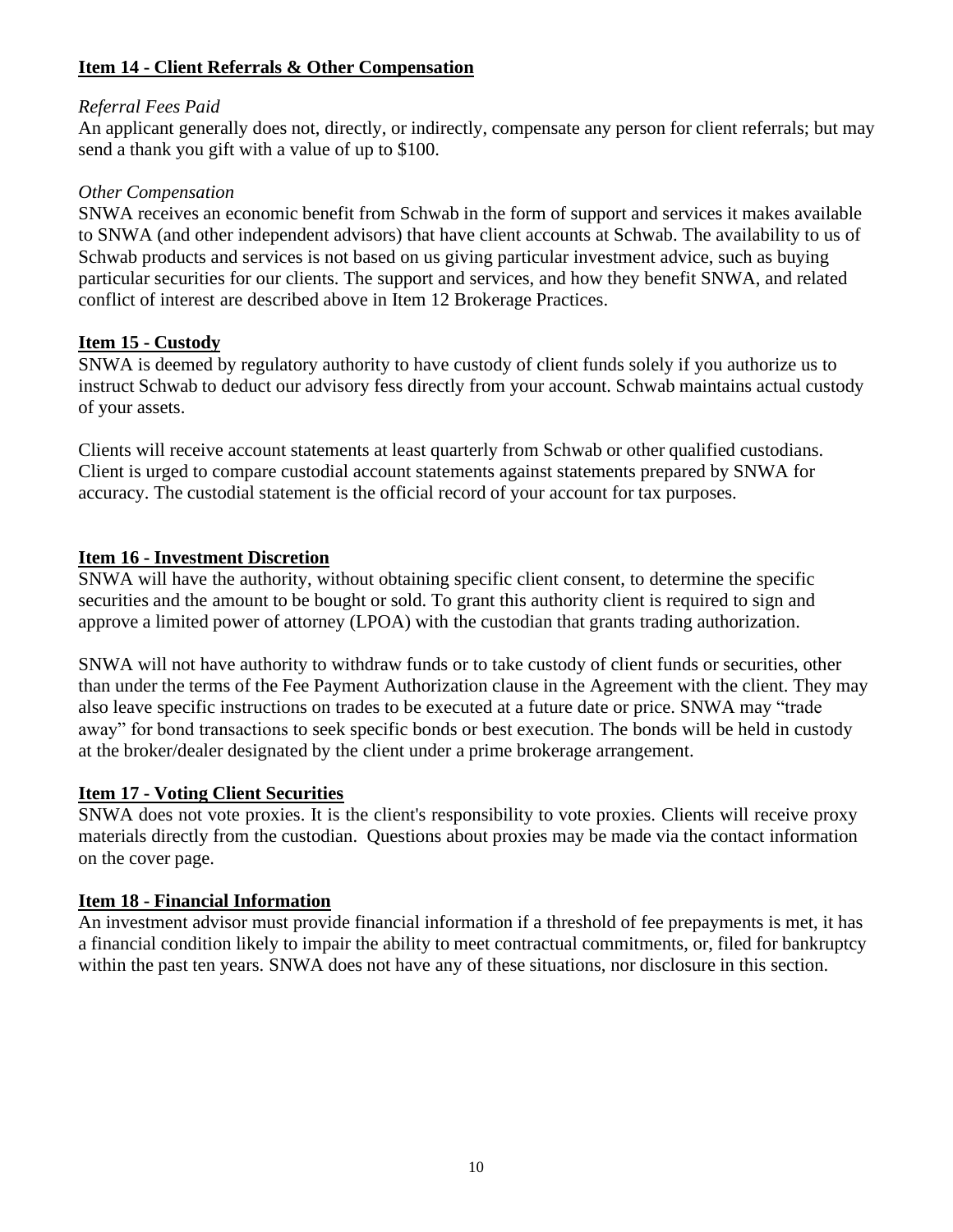# **Item 19 - Requirements for State Registered Advisors**

See Brochure Supplement for educational background and business experience on principal management persons, Dale Siligmueller and Steve Norvid, as well as their disciplinary information, other business activities, additional compensation, supervision, and description of professional designations.

The firm does not pay compensation based on a performance-based fee. No management person has ever been found liable in an arbitration claim or in a civil, self-regulatory or administrative proceeding involving fraud, theft, bribery or any dishonest, unfair, or unethical practice. Also, no management person has any arrangement or relationship with an issuer of securities.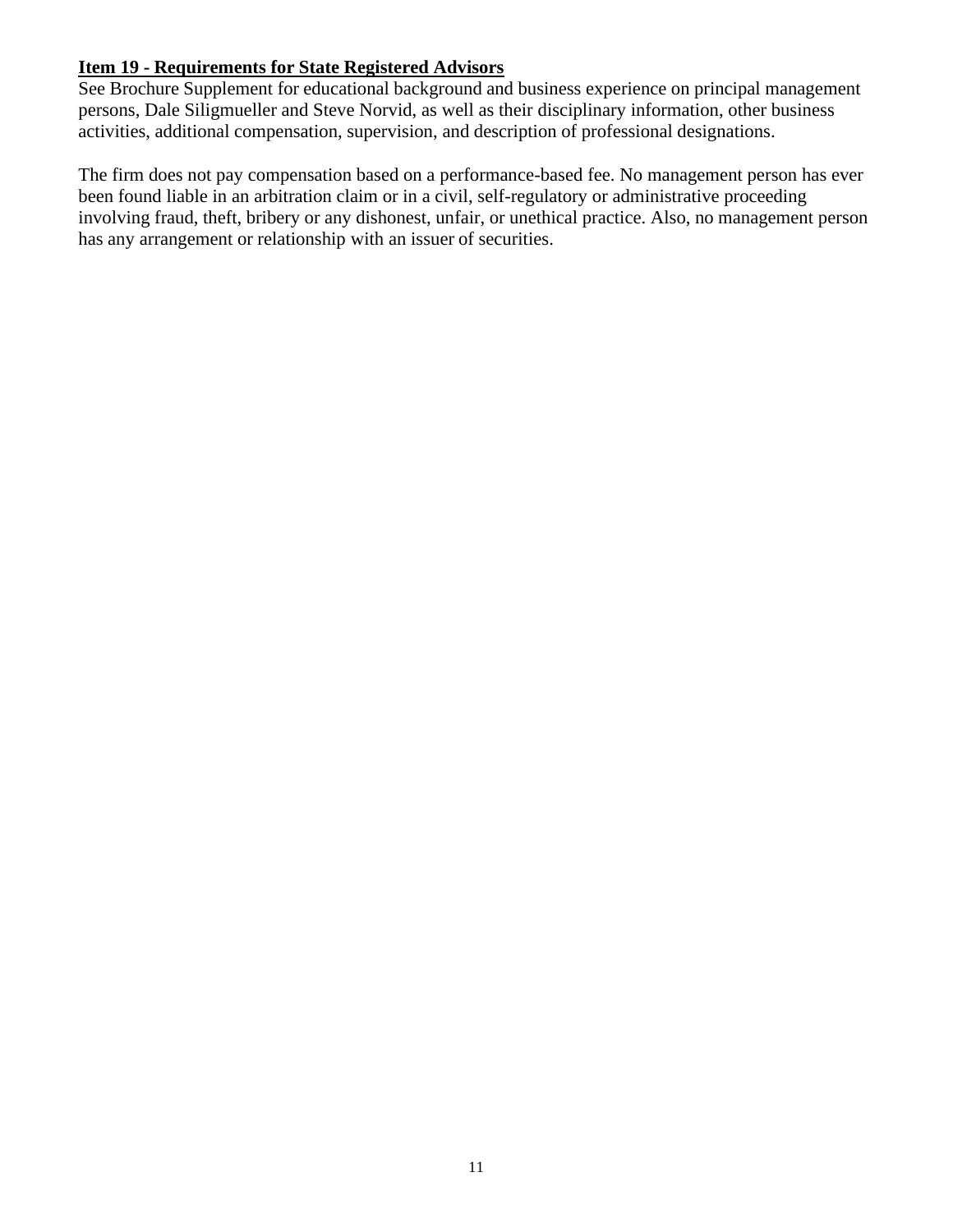# SEC Form ADV Part 2B Investment Advisor Brochure Supplement

#### **Item 1 Cover Page**

Supervised Person's Name: Dale Siligmueller Business address: 586 Duane Street Suite 202, Glen Ellyn, IL. 60137 Phone: 630-858-3651

Supervised Person's Name: Steve Norvid Business address: 586 Duane Street Suite 202, Glen Ellyn, IL. 60137 Phone: 630-793-9642

Firm Name: Siligmueller & Norvid Wealth Advisors LLC Business address: 586 Duane Street Suite 202, Glen Ellyn, IL. 60137 Phone: 630-858-3651

Date of Supplement: March 23, 2022

This brochure supplement provides information about the personnel listed above that supplements the Siligmueller & Norvid Wealth Advisors LLC brochure. You should have received a copy of that brochure. Please contact Dale Siligmueller if you did not receive the firm's brochure or if you have any questions about the content of this supplement.

Additional information about our personnel is available on the SEC's website at [www.advisorinfo.sec.gov](http://www.advisorinfo.sec.gov/)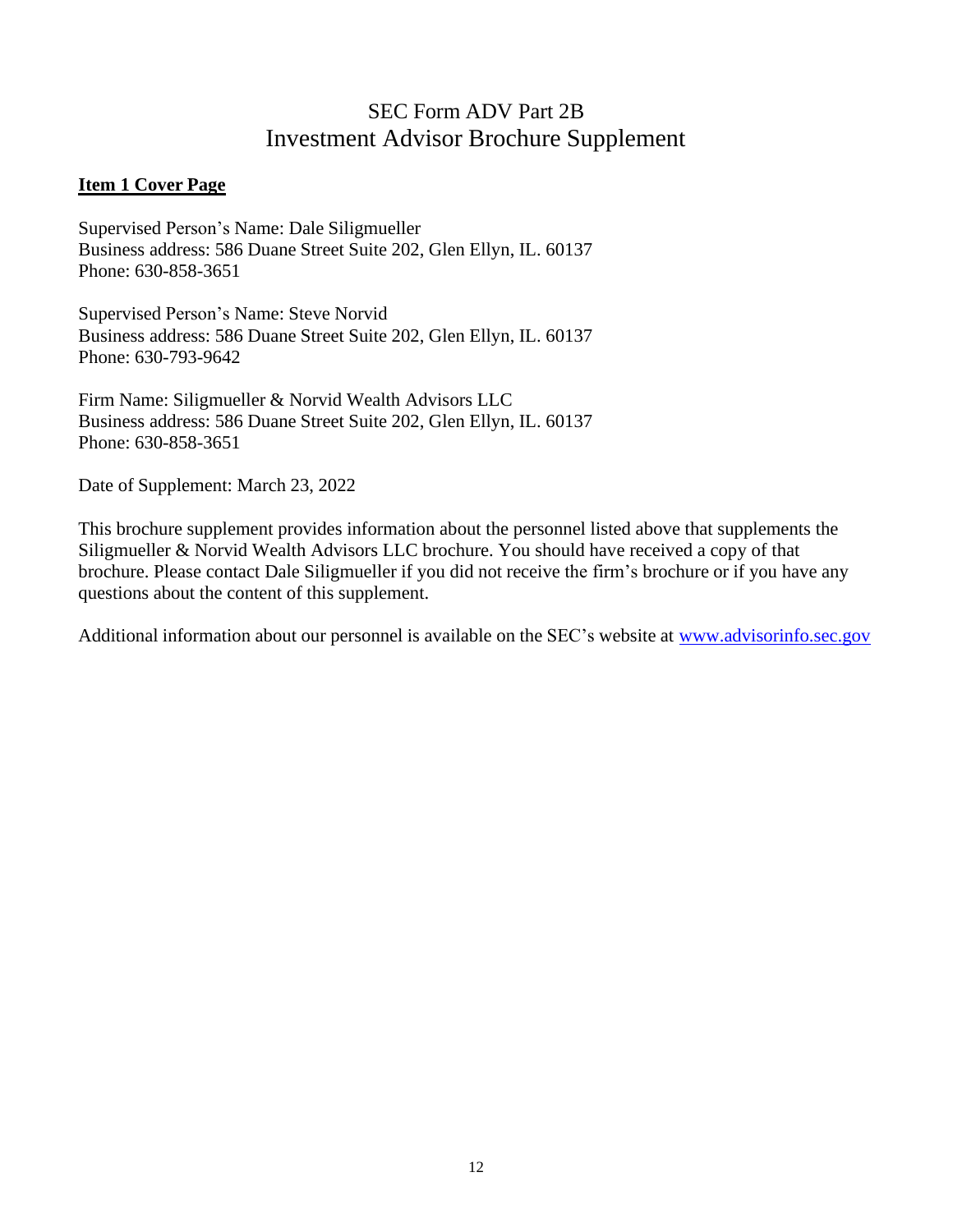# **Dale S. Siligmueller Managing Member/Partner/Principal**

#### **Item 2 – Educational Background and Business Experience**

Date of birth: 01/22/1949; Formal Education: University of Illinois, Bachelor of Science-Accounting 1971, Certified Public Accountant Certificate -1973; NASD Series 7, 27 and 66, Business Background: Siligmueller & Norvid Wealth Advisors, Managing Member/Partner/Principal – current; Siligmueller Financial Management 1998-2008 – President; Zurich Kemper Investments - EVP Operations & Technology, 1994-1998; Kemper Financial Services – SVP & Chief Accountant, 1982-1994; Kemper Investors Life Insurance – SVP & Treasurer, 1978 to 1992; KPMG Public Accountants – Audit Manager, 1971-1978

## **Item 3 – Disciplinary information**

Dale Siligmueller has not been involved in a disciplinary event that would be material to a clients or prospective client's evaluation nor in any event in the last 10 years.

#### **Item 4 – Other Business Activities**

Dale S. Siligmueller is currently not engaged in any other investment related business or occupation.

#### **Item 5 – Additional Compensation**

Dale S. Siligmueller receives compensation solely from his responsibilities at Siligmueller & Norvid Wealth Advisors.

## **Item 6 – Supervision**

Dale S. Siligmueller has no supervisor

#### **Description of Professional Designations**

Certified Public Accountants (CPA) are licensed and regulated by their state boards of accountancy. While state laws and regulations vary, the education, experience and testing requirements for licensure as a CPA generally include minimum college education (typically 150 credit hours with at least a baccalaureate degree and a concentration in accounting), minimum experience levels (most states require at least one year of experience providing services that involve the use of accounting, attest, compilation, management advisory, financial advisory, tax or consulting skills, all of which must be achieved under the supervision of or verification by a CPA), and successful passage of the Uniform CPA Examination. Ongoing licensing and professional education is required in order to perform the audit and attest function.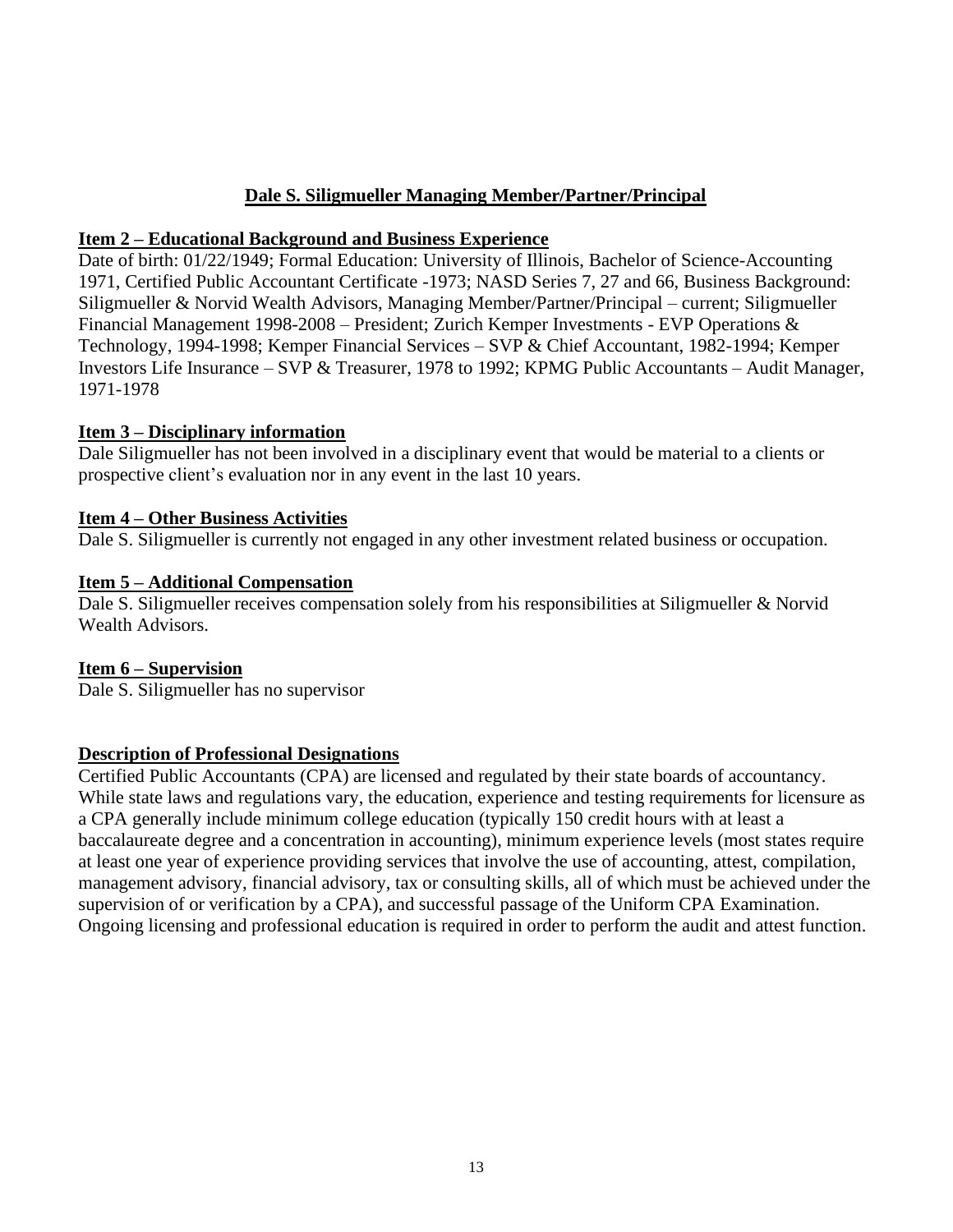# **Steve Norvid Member/Partner/Principal**

# **Item 2 – Educational Background and Business Experience**

Date of birth: 08/12/1965; Formal Education: Iowa State University, Bachelor of Business Administration - Finance, Minor in Mathematics -1988, Chartered Financial Analyst Charterholder-2010, NASD Series 65; Business Background: Siligmueller & Norvid Wealth Advisors LLC – Member/Partner/Principal, current; Siligmueller Financial Management LLC – Partner, 2008-2012; Calamos Investments - VP Business and Product Development, 2000-2008; Van Kampen Investments – VP, Product Development, 1992-2000; Accenture (Formerly Andersen Consulting) – Senior Consultant/Consultant, 1988-1992

# **Item 3 – Disciplinary information**

Steve Norvid has never had any disciplinary disclosure to be reported.

## **Item 4 – Other Business Activities**

Steve Norvid is currently not engaged in any other investment related business or occupation.

# **Item 5 – Additional Compensation**

Steve Norvid receives compensation solely from his responsibilities at Siligmueller & Norvid Wealth Advisors.

## **Item 6 – Supervision**

Steve Norvid's activities at Siligmueller & Norvid Wealth Advisors are supervised by Dale S. Siligmueller, the firm's Managing Member.

## **Description of Professional Designation**

The Chartered Financial Analyst (CFA) charter is a globally respected, graduate-level investment credential established in 1962 and awarded by CFA Institute — the largest global association of investment professionals. There are currently more than 90,000 CFA charterholders working in 135 countries. To earn the CFA charter, candidates must: 1) pass three sequential, six-hour examinations; 2) have at least four years of qualified professional investment experience; 3) join CFA Institute as members; and 4) commit to abide by, and annually reaffirm, their adherence to the CFA Institute Code of Ethics and Standards of Professional Conduct.

The CFA Institute Code of Ethics and Standards of Professional Conduct, enforced through an active professional conduct program, require CFA charterholders to:

- Place their clients' interests ahead of their own
- Maintain independence and objectivity
- Act with integrity
- Maintain and improve their professional competence
- Disclose conflicts of interest and legal matters

Passing the three CFA exams is a difficult feat that requires extensive study (successful candidates report spending an average of 300 hours of study per level). Earning the CFA charter demonstrates mastery of